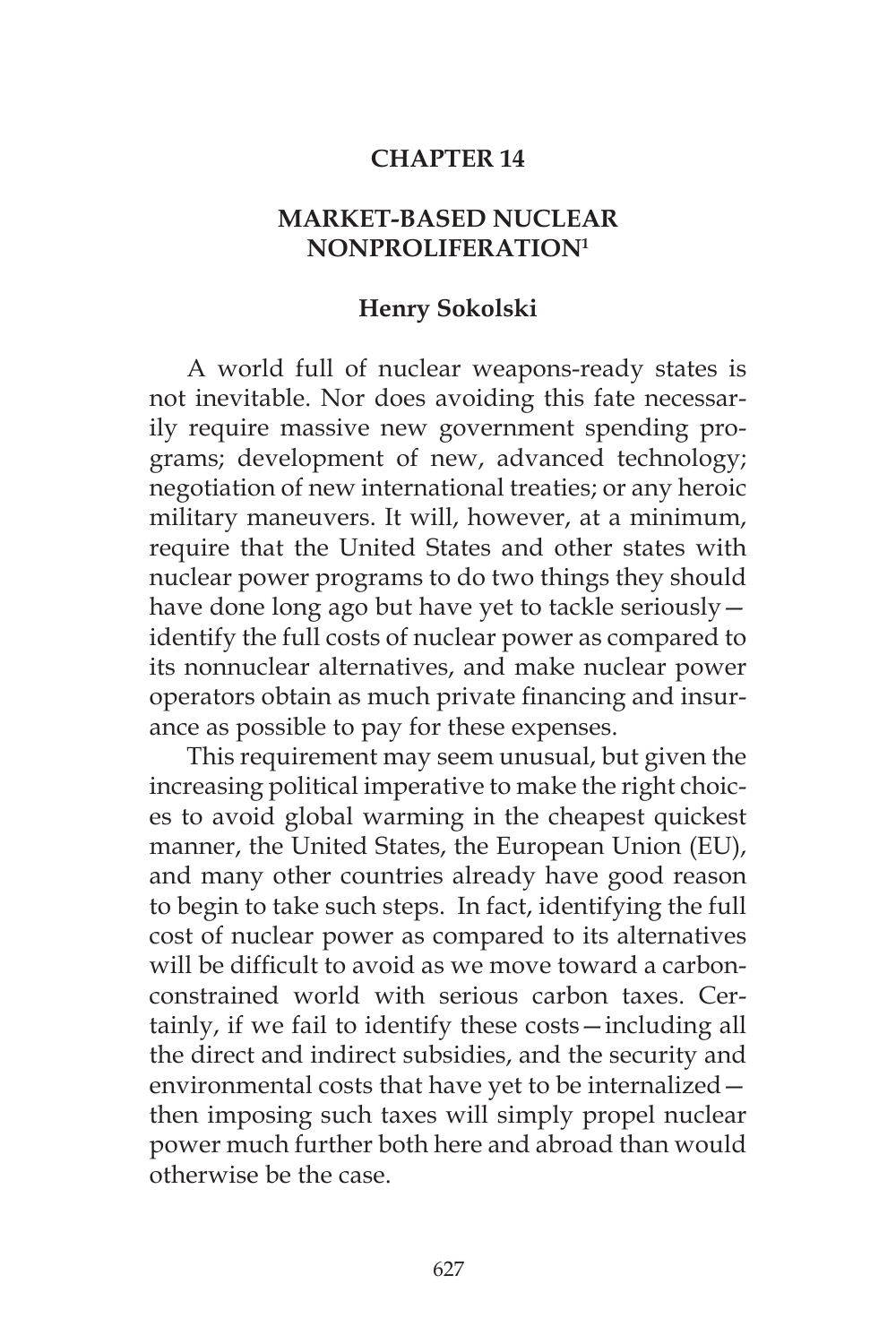On the other hand, identifying all costs of nuclear power and doing the same for its alternatives would go a long way to assure that any energy choices that are made would be reached on the basis of sound economic comparisons rather than political whim. Given the potential for using peaceful nuclear programs for military purposes, a state that chooses nuclear power over much cheaper, emission-compliant alternatives should set off both economic and security alarms.

To secure the full benefits of this approach ultimately requires taking a second step—getting private banks and insurers to bear much more of nuclear power's full costs. To a great extent, we already do this for most non-nuclear forms of electricity. Yet, governments both here and abroad have held off doing this out of concerns that the nuclear industry, after nearly a half-century of government funding and support, is not quite yet mature enough to be subjected to such market demands. In some respects, this has actually kept the nuclear industry from doing its best. Certainly, if nuclear power had to cover all of its insurance costs against accidents and security, the industry would literally place a much higher premium on building and operating only the most modern and safest plants and do even more on their own (rather than wait for government regulation) to physically secure their plants.

More important, if nuclear operators had to cover most or all their costs, the most dangerous and economically uncompetitive forms of nuclear energy would have far greater difficulty proceeding as far as they have to date. Certainly, nuclear fuel making, which can bring a state within days or weeks of acquiring nuclear weapons, and large nuclear reactor projects in the energy-rich and unstable regions of the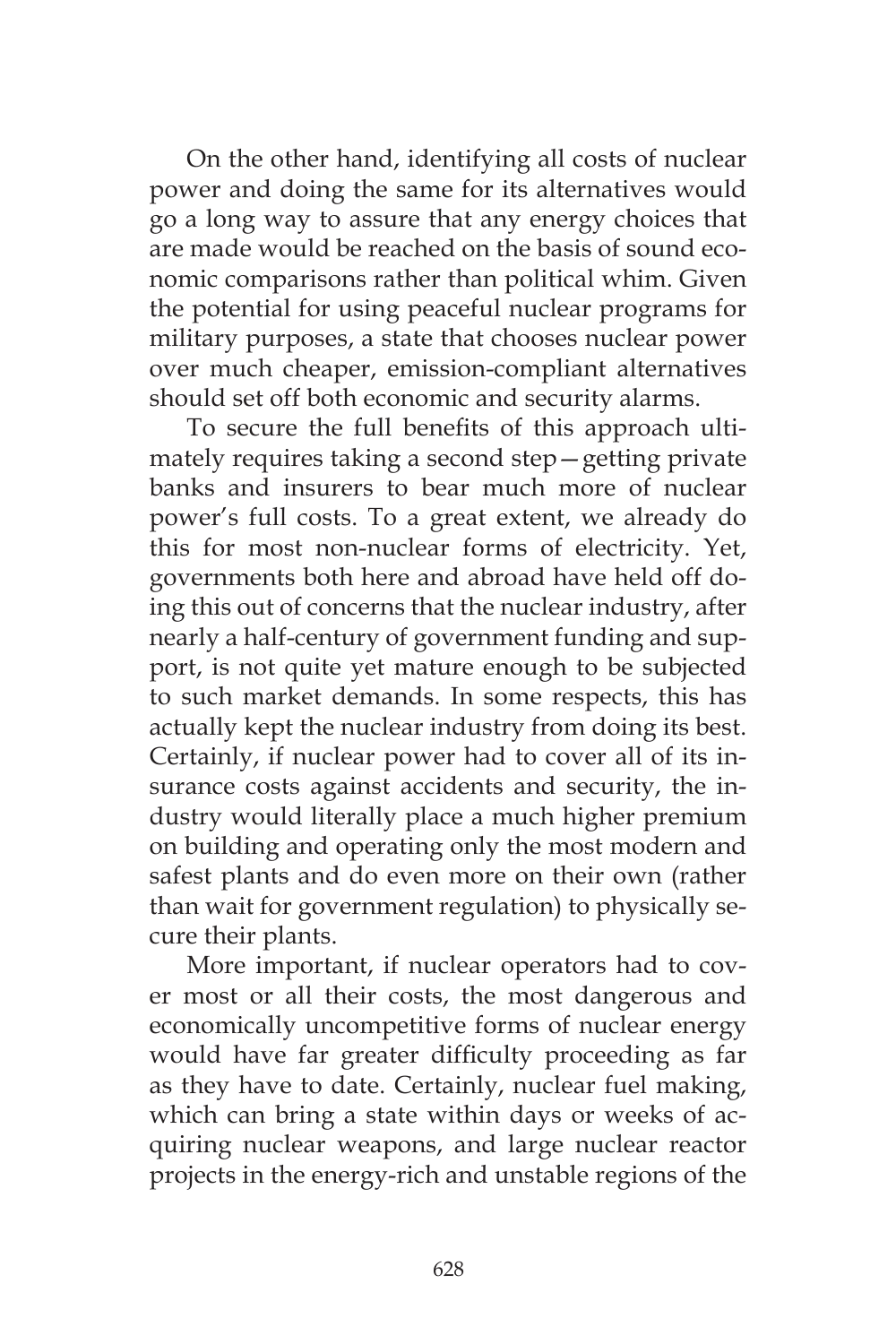world, such as the Middle East, would be much harder to sell to private investors and insurers than almost any non-nuclear alternative.

Few, in or out of the nuclear industry, dispute these points. It would be useful to exploit this consensus to promote some level of nuclear restraint. This is a particularly important as more and more countries use the Nuclear Nonproliferation Treaty (NPT), the example of the United States, and the nuclear power practices of other states as justifications to engage in the most uneconomical and dangerous nuclear activities themselves. What will be required to discipline such dangerous enthusiasm? Public recognition and emphasis of the following points:

1. *Nuclear energy is not just another way to boil water.* Spreading nuclear power reactors worldwide with nuclear cooperation agreements, generous government-backed export loans, and guaranteed financing is a surefire way to increase the number of nuclear weapons-ready nations. Unfortunately, even "proliferation resistant" light water reactors require tons of low enriched fresh fuel to be kept at the site, and they can also produce scores of bomb's worth of weaponsusable plutonium that is contained in the reactor's spent fuel. Research commissioned by my center, which was subsequently authenticated by experts at our national laboratories and the U.S. State Department, details just how little is required to take these materials and convert them into weapons fuel.

Under one scenario, a state could build a small, covert reprocessing line, divert spent fuel without tipping off International Atomic Energy Agency (IAEA) inspectors, produce its first bomb's worth of material in less than 2 weeks, and continue to make a bomb's worth of material a day.<sup>2</sup> There is no technical fix in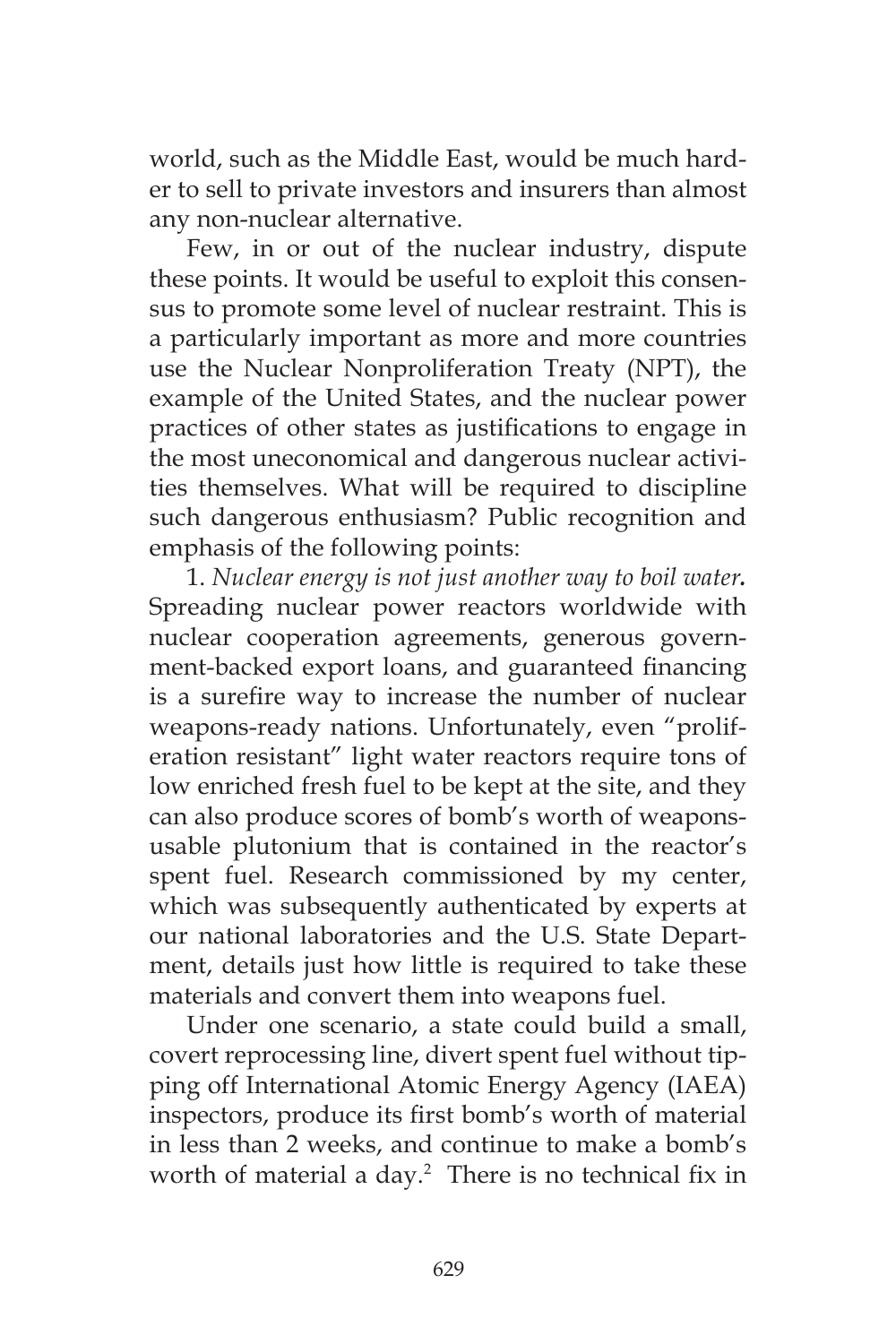sight for this problem for decades or, perhaps, ever. Even the Global Nuclear Energy Partnership (GNEP), which originally claimed it could develop nearly "proliferation proof" fuel-cycles, no longer makes this claim and it warns against spreading its "proliferation resistant" UREX system to nonweapons states for fear it too might be diverted to make bombs.<sup>3</sup> What this means is that large nuclear reactors and even light water reactors ought not to be for everyone; they should only go to those states that we can be confident are out of the bomb making business and that can make a compelling case for the economic profitability of these activities.

2. *Adam Smith's "Invisible Hand" is trying to help us* since the most dangerous nuclear activities—fuel making and large reactors in energy-rich regions of the Middle East—are also the most economically uncompetitive when compared with their alternatives. Rather than fight this natural and helpful selection of the financially and economically fittest by pushing government-guaranteed financing for nuclear exports and government-funded nuclear commercialization projects, states interested in pursuing nuclear programs should rely far more on private firms to finance and insure nuclear and non-nuclear power projects and allow these firms to determine which of these projects is the most cost effective.

3. *Pushing government-backed nuclear sales and subsidized fuel assurances can be self-defeating both for nonproliferation and nuclear power's own long-term health.* Backing the construction of large nuclear reactors in Libya, Jordan, Egypt, the United Arab Emirates (UAE), and Turkey (as the United States is currently doing) and the construction of similar plants in Saudi Arabia and Yemen is not only uneconomic in the near and mid-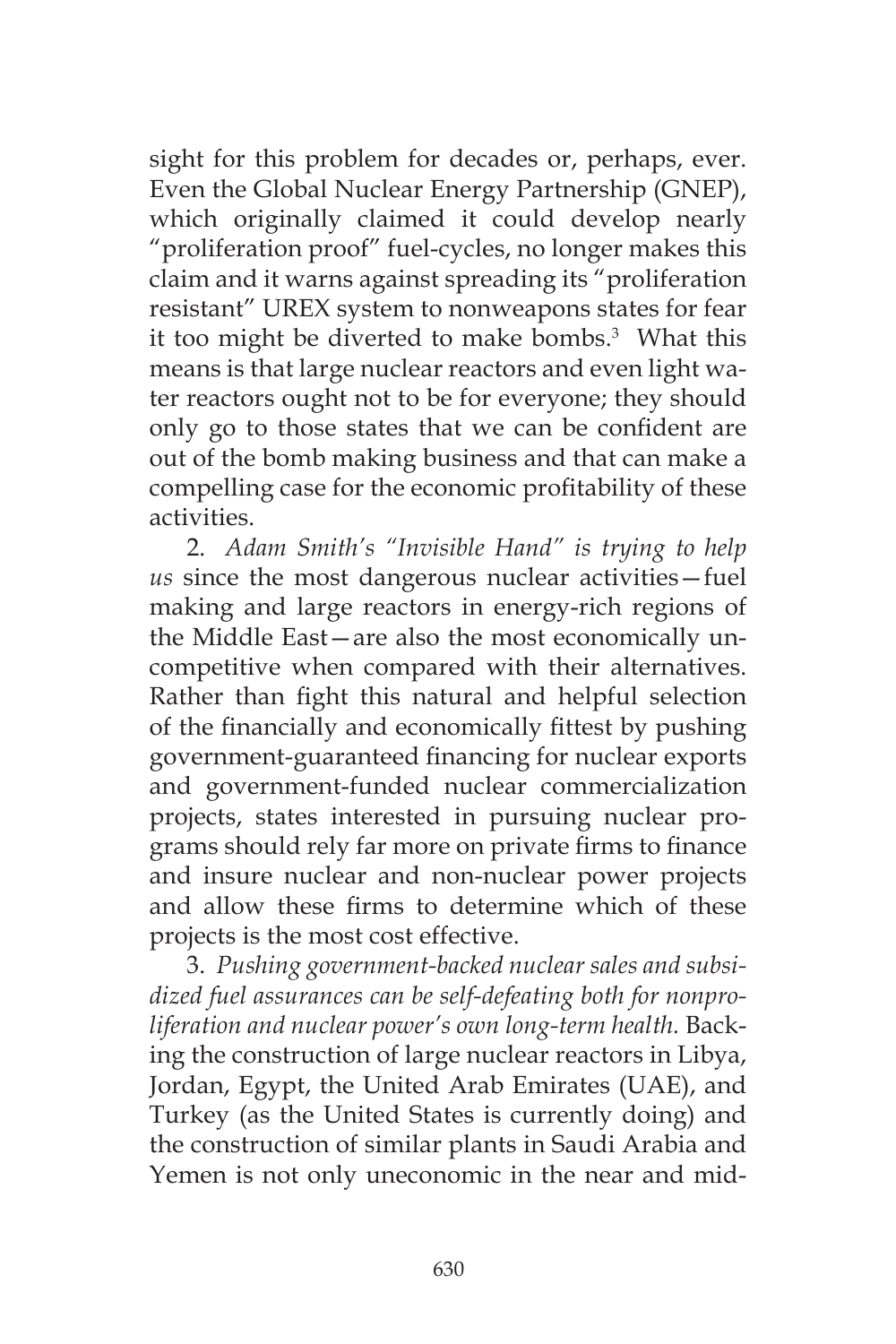term when compared with developing fossil-fuel-fired alternatives, but could prompt a not-so-peaceful nuclear competition in one of the world's most war-torn regions. The nuclear industry may initially benefit from the construction of a few additional reactors, but the security fallout from any war in this region could eliminate these gains.<sup>4</sup> As for extending fuel assurances to nations that do not currently make their own fuel, these offers, if not properly conditioned, could increase the pace of proliferation. This is particularly so if they are designed to deal less with narrowly defined "market disruptions" caused by natural disasters, breach of contract, and terrorism than to make fuel "affordable." In fact, some nuclear fuel market observers believe that nuclear ore and fuel products are about to come into much more demand even if the world's current fleet of nuclear reactors does not expand. Their projections focus on how relatively cheap Russian blend-down uranium, and U.S. surplus uranium supply fuel contracts, and older, lower cost fuel contracts associated with terminated reactor projects are about to run out over the next few years. Meanwhile, the licensed operating-lives of many reactors are being extended by 20 or more years. As a result, uranium prices jumped significantly in 2007 and 2008. Such price spikes, nuclear fuel market experts argue, could easily reoccur in the future.<sup>5</sup>

Fuel assurances or fuel banks ought not to be designed to address such market trends. Certainly, if they emphasize the need to assure affordable fuel and financial incentives, they will act on nuclear proliferation much as throwing kerosene on a smoldering fire might—as an accelerant rather than as a moderator. Much like a loss leader in a department store, the effect of such subsidized assurances will be to get more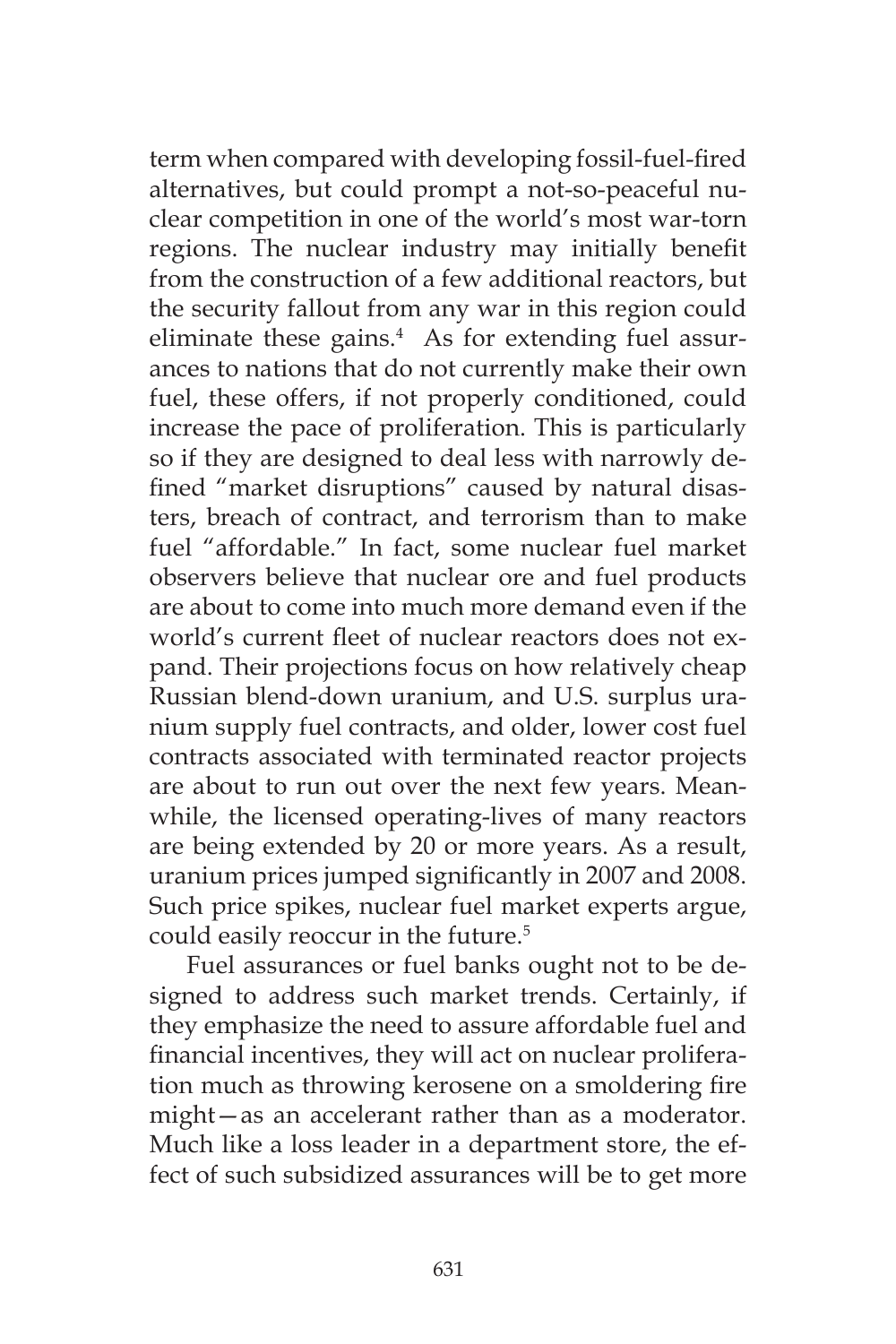nations interested in acquiring reactors that might not have otherwise.

With the reactors will come all the nuclear training, which will not stop at just lessons on running nuclear power plants. Indeed, even as the IAEA develops its own fuel bank proposals to reduce the need for nations to make their own nuclear fuel, the Agency is adamant that no nation should give up what it currently believes is their natural right to do—make nuclear fuel. This means that any nation that might take advantage of fuel assurances could, at any time, change its mind and proceed to make nuclear fuel.

Finally, even narrowly defined assurances once offered are likely to prompt demands for more generous subsidized assurances later. For these reasons, it is important that any effort to back the further development of fuel assurances stay clear of any effort to make nuclear fuel more affordable or to encourage the development of financial incentives to get nations to avail themselves of such assurances. Draft legislation, which Senators Dick Lugar and Evan Bayh developed, is careful to avoid any encouragement of any financial subsidies, and furthermore helps the IAEA meet its safeguarding mission as well. Neither does it rush to fund any specific fuel assurance option as there are several still under development. These desirable features make sense.<sup>6</sup>

4. *Nuclear operators should pay the full costs of engaging in dangerous nuclear activities.* Fortunately, the nuclear activities that are most dangerous—making nuclear fuel and making nuclear power in regions where there is ready access to natural gas and oil—are also the most difficult to economically justify as compared to their nonnuclear alternatives. Internalizing as many of the external security costs associated with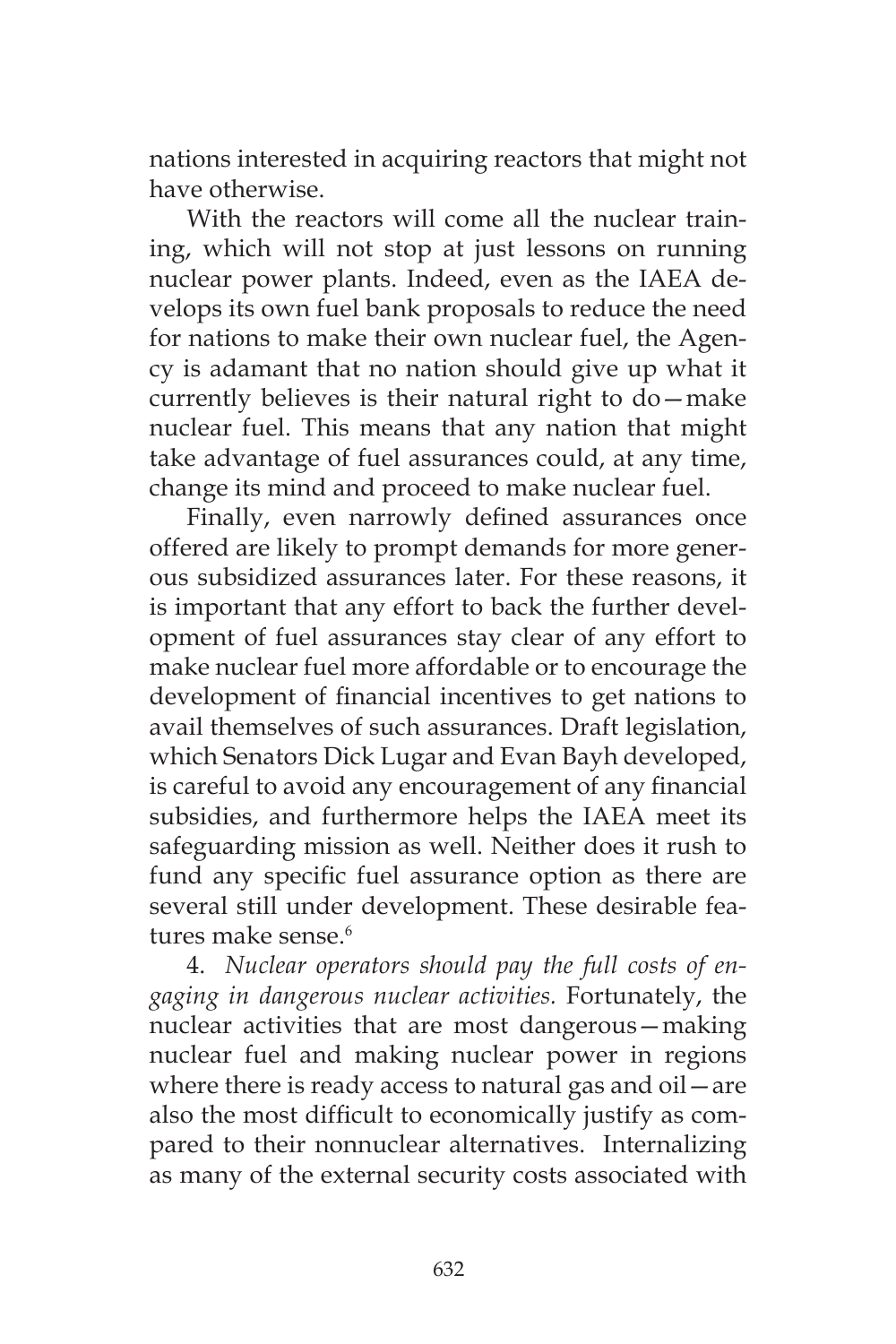operating such plants would help to keep this so. Since civilian fuel making is virtually indistinguishable from bomb fuel making, it would make sense to demand that physical security requirements for such plants be equivalent to that of nuclear weapons facilities. These additional costs should be borne by the owners of these facilities. Even the IAEA's own safeguards reviewers admit that nuclear fuel making cannot be inspected to detect diversions in a timely fashion,<sup>7</sup> it would be reasonable to insist on monitoring them more extensively. Such increased monitoring—which the owners of these facilities, again, should pay for $-$ is unlikely ever to provide for timely detection of diversions but would, at least, make detection of diversions more likely. Also, ultimately the full cost of insuring nuclear plants against attacks and accidents should be borne by their owners. The Price-Anderson Nuclear Industries Indemnity Act, which capped the amount of insurance coverage for nuclear accidents, was originally intended to last only for 10 years. That was a half century ago. All of these costs should be identified and internalized into the real costs of nuclear power. The less economic sense that paying the full costs of a civilian nuclear project makes as compared to paying the full costs of non-nuclear alternatives and the more that a government chooses nonetheless to subsidize such nuclear activities, the more international security alarms should be set off.

5. *Identifying and charging for the full costs of civilian projects should help us return to a more sane reading of the nuclear rules*. Currently, many governments (including our own) have mistakenly read the NPT as entitling nations to a per se right to any nuclear activity, no matter how uneconomic or unsafeguardable it is. This has bedeviled our dealings with nations such as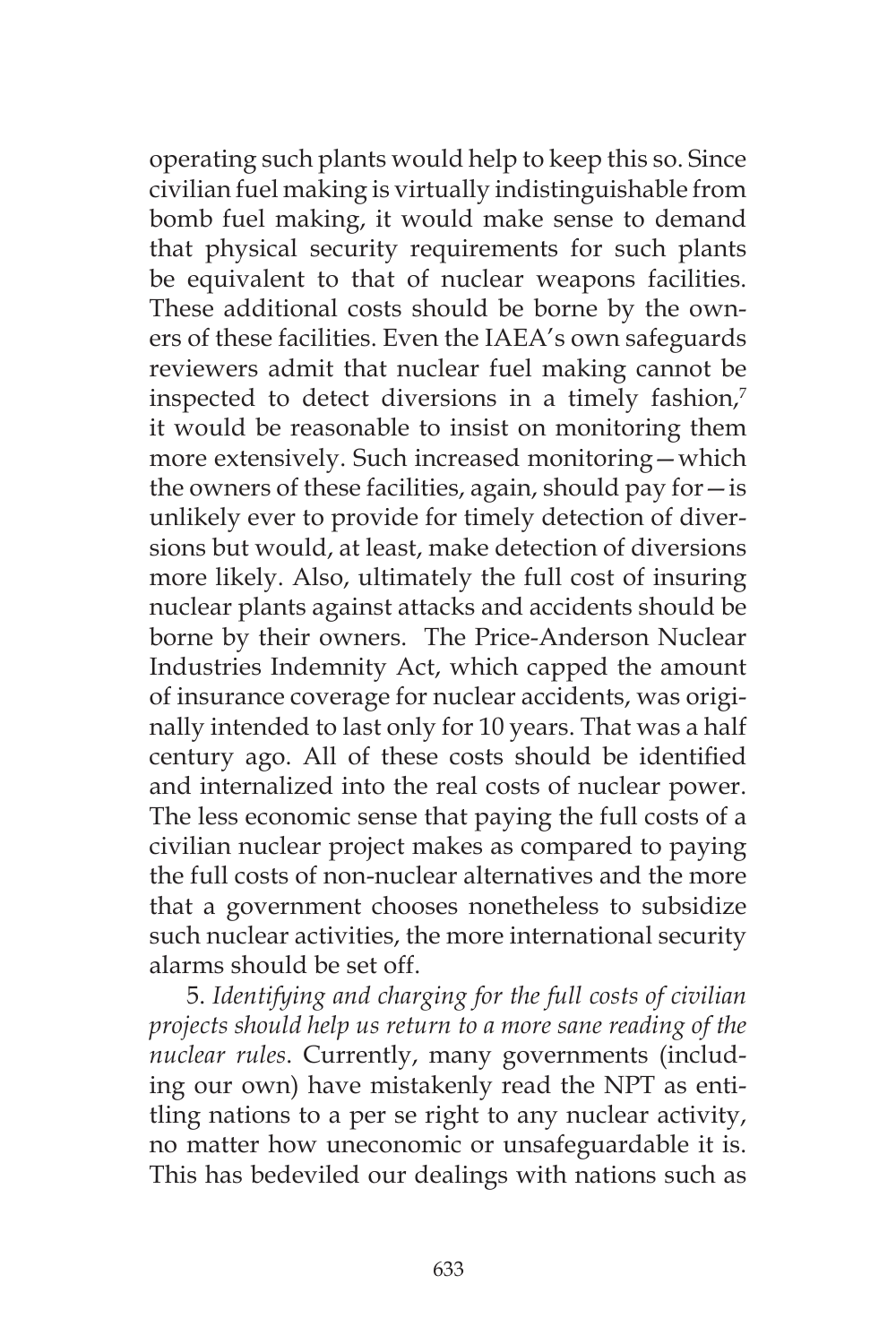Iran. In fact, a proper understanding of the negotiating history, law, and technology of safeguards makes it clear that there is no per se right to engage in unbeneficial (read, money-losing) activities that can bring one within days or weeks of acquiring nuclear weapons. We already understand that sharing the potential benefits of peaceful nuclear explosives under the NPT has been a nonstarter because there are no economic benefits to using nuclear explosives for excavation and because a peaceful nuclear explosion is impossible to distinguish from a nuclear weapons test. The same economic and security discipline needs to be applied to the sharing of the benefits of the applications of peaceful nuclear energy.8 So far, members of the NPT have not been so disciplined because they see the potential security benefits of acquiring a near nuclearweapons option through development of peaceful nuclear power. If we are serious about preventing the spread of nuclear weapons, though, we should be much more active in smoking out this motive by being much stricter about economic rationales.

6. *We have always spoken about the need to meet certain economic criteria before developing large nuclear energy programs;* we need to do this more. The French, the United States, and the IAEA have all quietly noted that nuclear power programs only make sense for nations that have a large electrical grid, a major nuclear regulatory and science infrastructure, and proper financing. The British government, after an extensive analysis, concluded last year that if carbon emissions are properly priced (or taxed), then British nuclear power operators should be able to cover nearly all of their own costs without government support.<sup>9</sup> In the first Bush administration, U.S. officials rightly noted the absurdly negative economics for Iran of building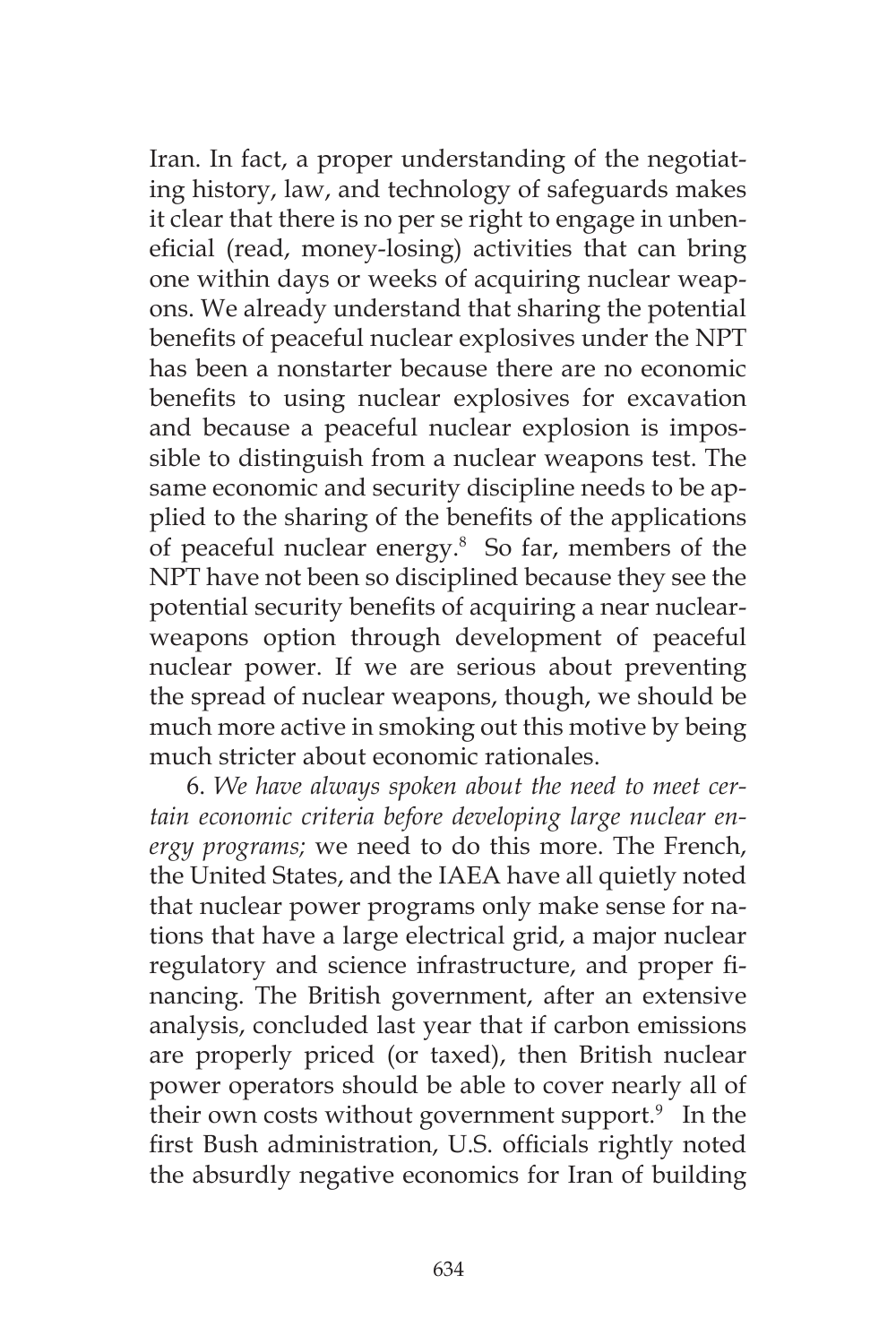the Bushehr reactor, as well as the nuclear fuel making plant at Natanz, as compared to exploiting natural gas. Critics did the same to reverse U.S. policy in backing the building of large nuclear power plants in North Korea. U.S. bank analysts, meanwhile, are still divided over whether to invest heavily in U.S. nuclear power construction. They and the nuclear industry would feel more comfortable building new reactors if they were able to secure more government guarantees and subsidies for this work. Economic judgments and criteria, in short, have long been used by several key governments, private firms, and institutions in judging the merits of proposed nuclear projects. More can be done to more honestly cost these projects and to compare them against non-nuclear alternatives. Here, internationally, two places to start would be to back the principles contained in the Charter Energy Treaty and the Global Energy Charter for Sustainable Development. In concert, these international agreements encourage countries to open their energy sectors to fair competition and to state the full price of any energy option. $10$  In addition, it is not too early to consider what might be developed as a follow-on to the Kyoto Protocol after 2012. Whatever is finally agreed to here would be improved if it fostered the principles of full costing and international open-market competitions. This is also a set of principles that the G-20 ought to adopt.

7. *Promoting market-based nonproliferation is worthwhile, but it will not solve all problems.* Would a market-fortified NPT regime of this sort eliminate the problems already posed by a nuclear-ready Iran or a nuclear-armed North Korea? Unfortunately, the answer is no. Those problems can now only be dealt with by military, economic, and diplomatic efforts to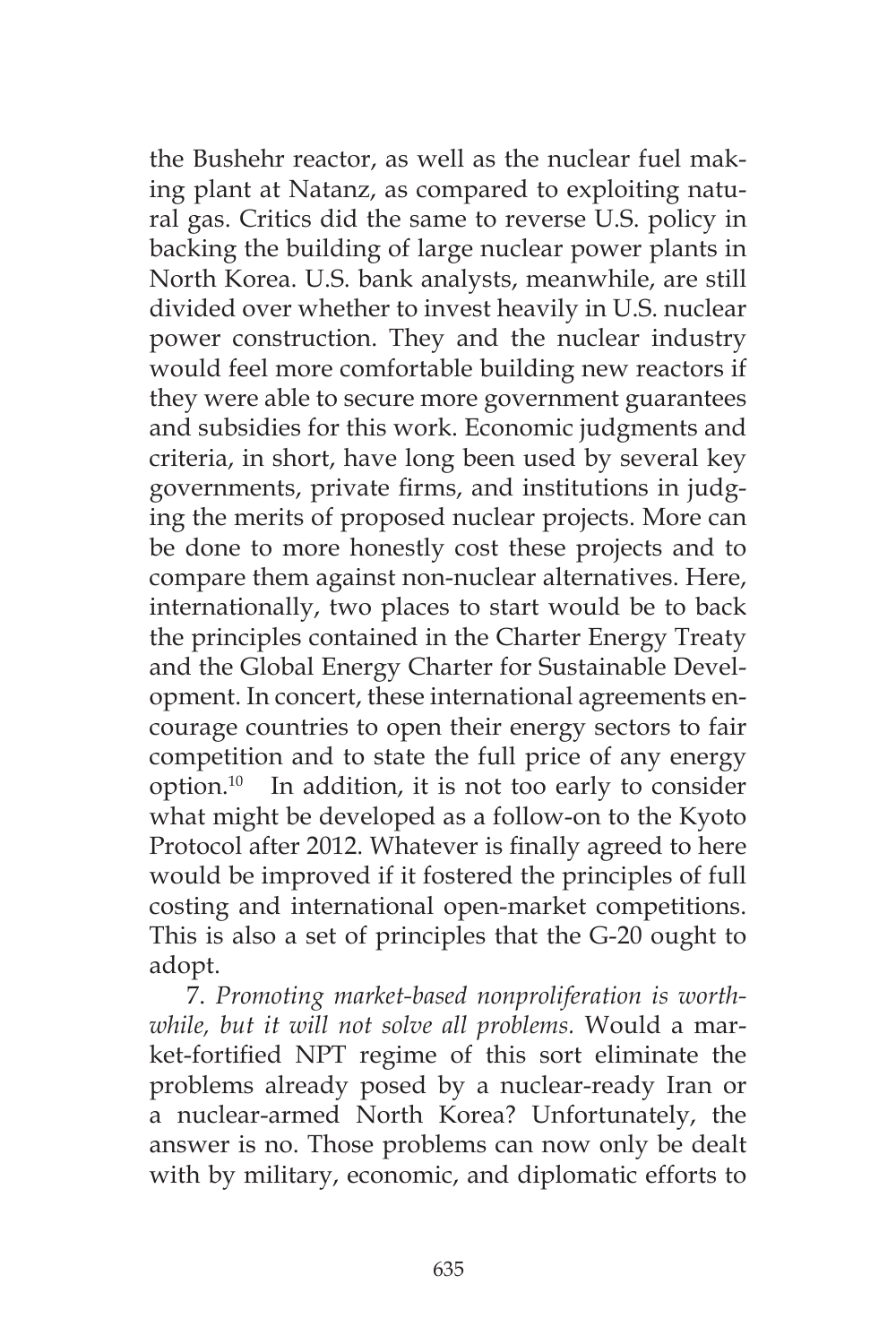squeeze Iran and North Korea to transition to less hostile rule—such as those used against the Soviet Union during the Cold War. But the market-fortified system suggested would help prevent Iran's and North Korea's patently uneconomic ploys from becoming an international model of nuclear behavior for countries now professing an earnest desire to back peaceful nuclear power development. These countries include Indonesia, Libya, Saudi Arabia, South Korea, Nigeria, Egypt, Turkey, Morocco, Jordan, the UAE, and Yemen (all of which are bizarrely receiving active U.S. or IAEA nuclear cooperative technical assistance to complete their first large power stations). Also, unlike the situation under today's interpretation of the NPT, which ignores suspicious "civilian" nuclear undertakings even when they obviously lack any economic rationale, the market-fortified system described above would help to flag worrisome nuclear activities much sooner—well before a nation came anywhere near to making bombs. Such an approach, in short, would encourage an NPT-centered world worthy of the name, a world in which the NPT would clearly restrain the further spread of nuclear weapons-related technology rather than foster it.

## **ENDNOTES - CHAPTER 14**

1. This essay is drawn from testimony given before a hearing of The House Committee on Foreign Affairs, "Every State a Superpower? Stopping the Spread of Nuclear Weapons in the 21st Century," held on May 10, 2007, Rayburn House Office Building, Room 2172, Washington, DC.

2. See Victor Gilinsky, Harmon Hubbard, and Marvin Miller, *A Fresh Examination of the Proliferation Dangers of Light Water Reactors*, Washington, DC: The Nonproliferation Policy Education Center, October 22, 2004, available from *www.npec-web.org/ files/20041022-GilinskyEtAl-LWR.pd*f.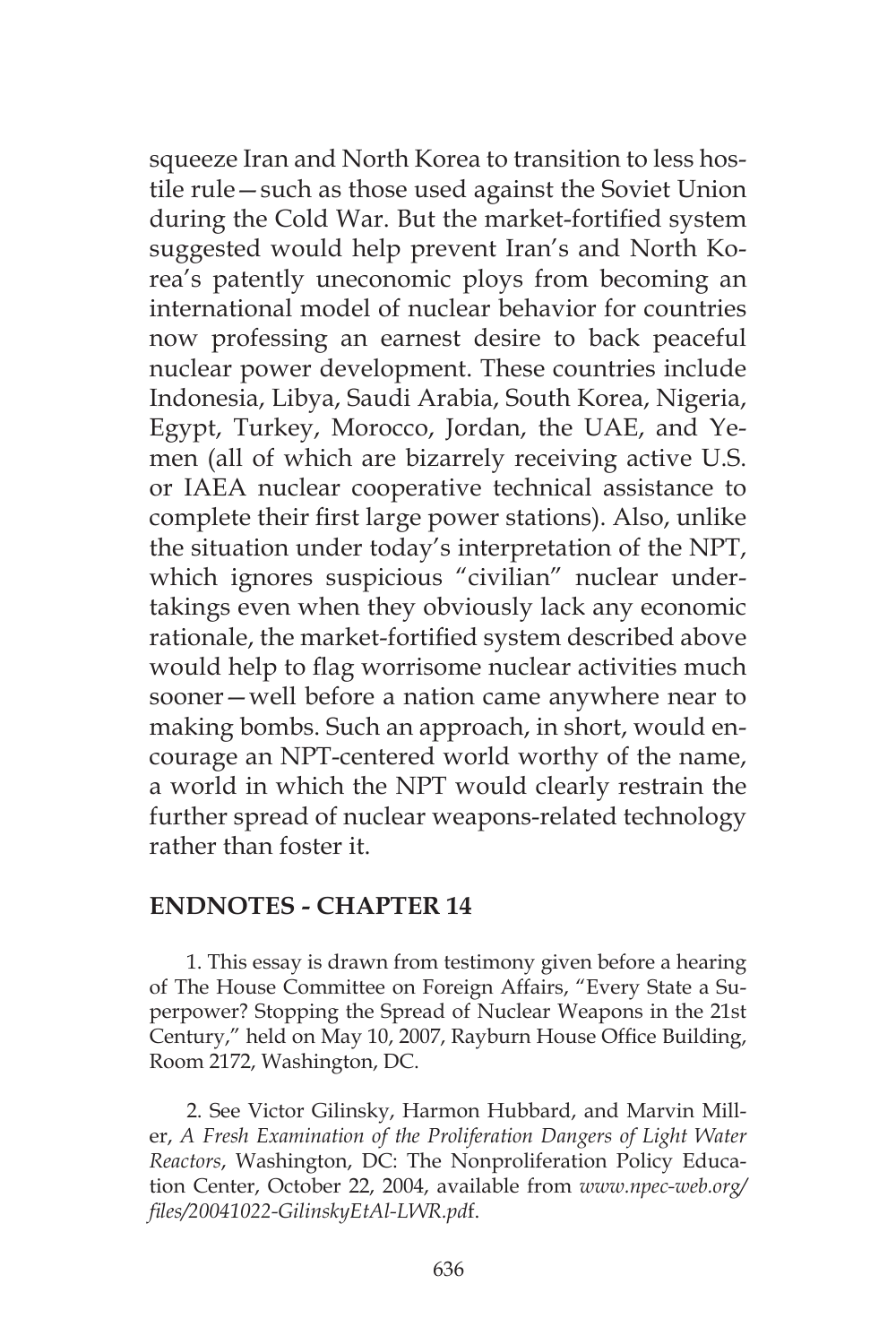3. See Office of Fuel Cycle Management, *Global Nuclear Energy Partnership Strategic Plan*, Washington, DC: U.S. Department of Energy, GNEP-167312, Rev.0, January 2007, p. 5, where the DoE notes that

there is no technology 'silver bullet' that can be built into an enrichment plant or reprocessing plant that can prevent a country from diverting these commercial fuel cycle facilities to non-peaceful use. From the standpoint of resistance to rogue-state proliferation there are limits to the nonproliferation benefits offered by any of the advanced chemical separations technologies, which generally can be modified to produce plutonium. . . .

4. In 2006, 13 new, additional nations announced their intention to construct and operate large power reactors on their soil. To get some idea of how large a jump this is, one need only consider that that number constitutes a 42 percent increase in the number of nations (31) currently operating large reactors within their borders. The nations in question were Turkey, Egypt, Saudi Arabia, Libya, Yemen, Jordan, Vietnam, Australia, Bangladesh, Morocco, Tunisia, Indonesia, and Nigeria.

5. See e.g., Jeff Combs, Ux Consulting Company, "Price Expectations and Price Formation," presentation to the Nuclear Energy Institute International, Uranium Fuel seminar, October 2006; Tom Neff (MIT), "Uranium and Enrichment: Enough Fuel for the Nuclear Renaissance?" December 2006. See presentation to the North West Power Council, "New Nuclear Reactors," February 2007, available from *www.nwcouncil.org/news/2007/02/p1.pdf*.

6. See S1138, "The Nuclear Safeguards and Supply Act of 2007" introduced April 18, 2007 by Senators Lugar and Bayh, soon to be available from *thomas.loc.gov/cgi-bin/query/z?c110:S.1138*.

7. See, e.g., the comments of the chairman of the IAEA's Standing Advisory Group on International Safeguards, John Carlson, Australian Safeguards and Non-Proliferation Office, "Addressing Proliferation Challenges from the Spread of Uranium Enrichment Capability," Paper for the Annual Meeting of the Institute for Nuclear Materials Management, Tucson, July 8-12, 2007 (available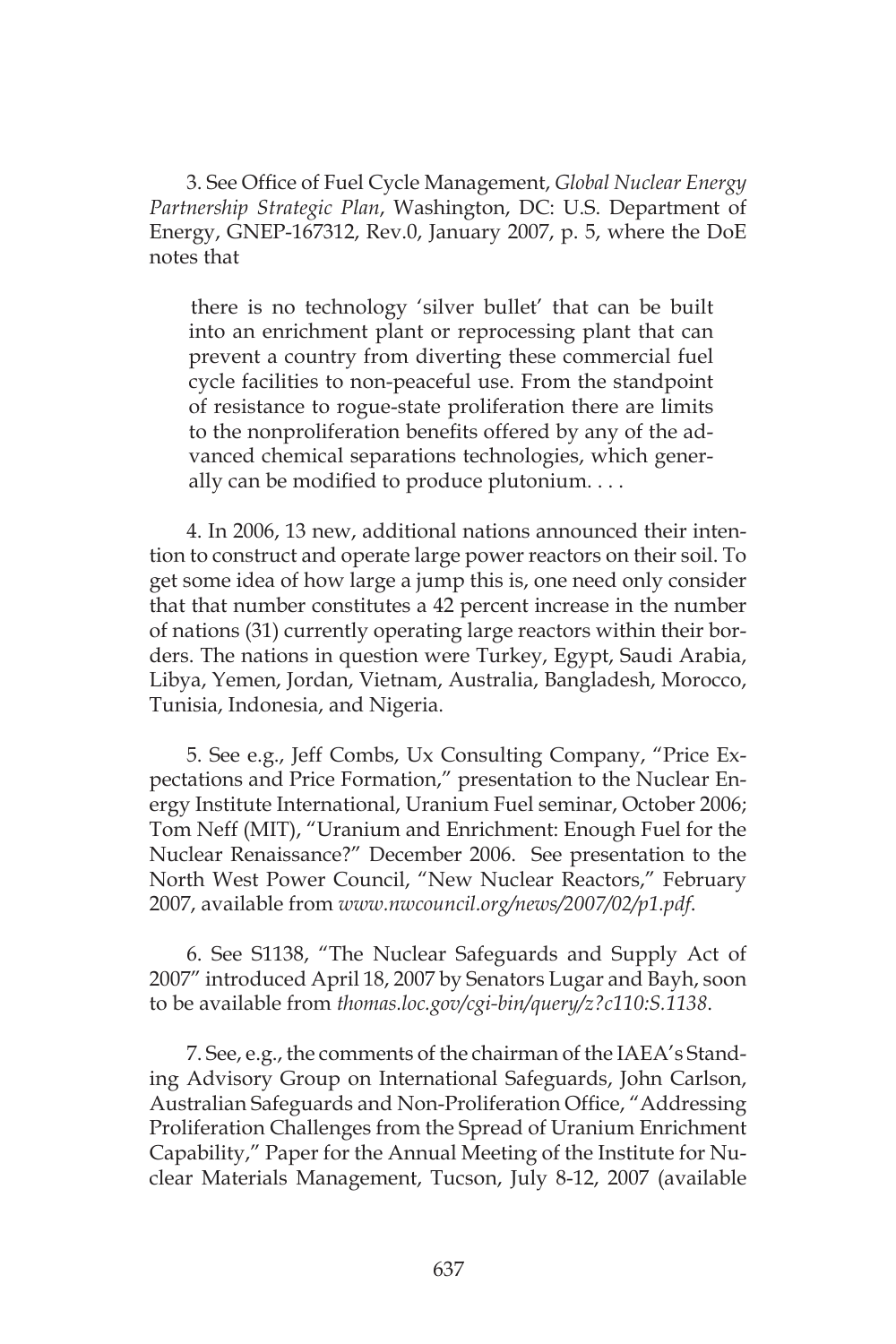from NPEC upon request). Also see Paul Leventhal, "Safeguards Shortcomings: A Critique," Washington, DC: Policy Education Center, October 22, 2004, p. 38, available from *www.npec-web.org/ files/20041022-GilinskyEtAl-LWR.pdf*; Marvin Miller, "Are IAEA Safeguards in Plutonium Bulk-Handling Facilities Effective?" Washington, DC: NCI, August 1990; Brian G. Chow and Kenneth A. Solomon, *Limiting the Spread of Weapons-Usable Fissile Materials*, Santa Monica, CA: RAND, 1993, pp. 1-4; and Marvin Miller, "The Gas Centrifuge and Nuclear Proliferation," in Victor Gilinsky *et al*., *A Fresh Examination of the Proliferation Dangers of Light Water Reactors*, Washington, DC: The Nonproliferation Policy Education Center, 2004.

8. On the proper reading of the NPT, see Eldon V.C. Greenberg, "NPT and Plutonium: Application of NPT Prohibitions to 'Civilian' Nuclear Equipment, Technology and Materials Associated with Reprocessing and Plutonium Use," Washington, DC: Nuclear Control Institute, 1984 (Revised May 1993); Paul Lettow, "Fatal Flaw? The NPT and the Problem of Enrichment and Reprocessing," unpublished essay, April 27, 2005; Henry D. Sokolski, "Clarifying and Enforcing the Nuclear Rules," prepared testimony before Weapons of Mass Destruction: Current Nuclear Proliferation Challenges, a hearing before the Committee on Government Reform's Subcommittee on National Security, Emerging Threats, and International Relations, U.S. House of Representatives, September 6, 2006 p. 3, fn. 2, available from *www.npec-web. org/files/20060921-FINAL-Sokolski-TestimonyHouseSubcommittee. pdf*; and Robert Zarate, "The NPT, IAEA Safeguards and Peaceful Nuclear Energy: An Inalienable Right But Precisely to What?" an essay presented to *Assessing the Ability of the IAEA to Safeguard Peaceful Nuclear Energy*, a conference held in Paris, France, and hosted by the French Ministry of Foreign Affairs, the *Fondation pour la Recherche Stratégique*, and NPEC, November 11-12, 2006, available from *www.npec-web.org/files/20070301-Zarate-NPT-IAEA -PeacefulNuclear.pdf*.

9. See *The Energy Challenge: Energy Review Report 2006*, London, UK: British Department of Trade and Industry, July 11, 2006, available from *www.dti.gov.uk/energy/review/* .

10. More on the current membership and investment and trade principles of the Energy Charter Treaty is available from